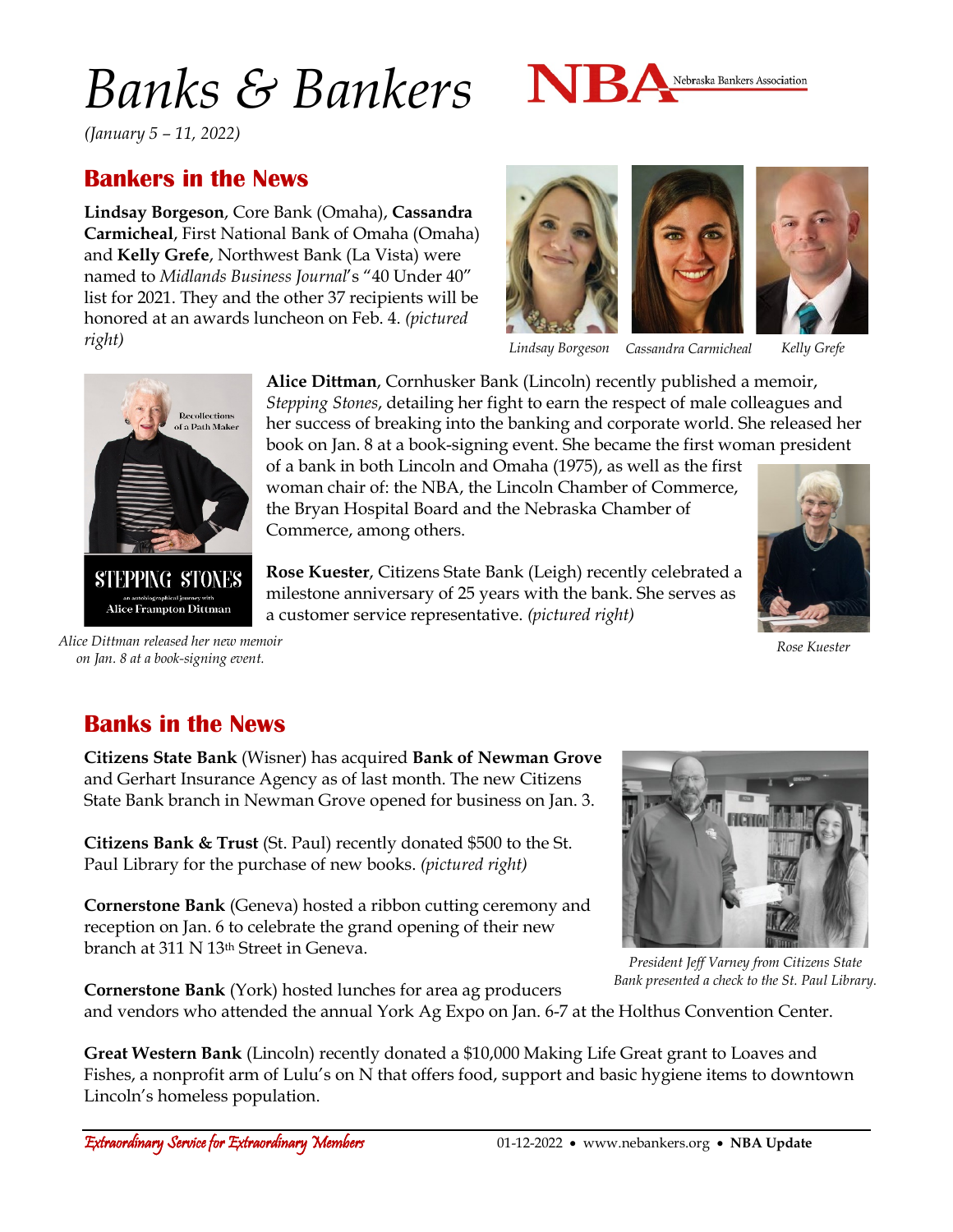## *Banks & Bankers*



*(January 5 – 11, 2022)*

**Midwest Bank** (Creighton) recently donated \$5,000 to SantaLand in Creighton to help with finishing displays and purchasing new ones. *(pictured right)*

**Midwest Bank** (all branches) in partnership with the Jim B. and Lillian F. Cooper Foundation, has awarded over \$1 million so far to communities with Midwest Bank branches. The Foundation's purpose is to support health, education and recreation in the communities that Midwest Bank serves. You can view a list of 2021 grant recipients **[here](https://www.midwestbank.com/in-the-news/cooper-foundation-grants-awarded-for-2021/)**.



*Creighton's Midwest Bank staff recently presented a check to a SantaLand representative.*

Northwest Bank (Omaha) recently celebrated its 20<sup>th</sup> year as the Presenting Sponsor of the *Midlands Business Journal*'s "40 Under 40" program.

**The Tri-County Bank** (Bassett) has begun construction on a new building at 606 South Clark Street in Bassett. The new building will be approximately 3,500 square feet and is expected to be fully operational by Sept. 1, 2022.

**York State Bank** (York) recently donated \$25,000 to the York County Development Corporation (YCDC) for the upcoming new Peyton Parker Lane Playground in York. *(pictured right)*.



*York State Bank presented a check to the YCDC to help fund the new Peyton Parker Lane Playground.*

### **Promotions and Appointments**



**Bennington: Tim Clark**, president, i3 Bank.



**Falls City: Stephanie Boyer**, customer service representative, F&M Bank.



**Harvard: Morgan Menke**, loan officer, Cornerstone Bank.



**Holdrege: Kyle Anderson**, senior executive commercial lender, Bruning Bank.



**Lincoln: Trent Meyer**, senior vice president – chief financial officer, Lincoln Federal Savings Bank.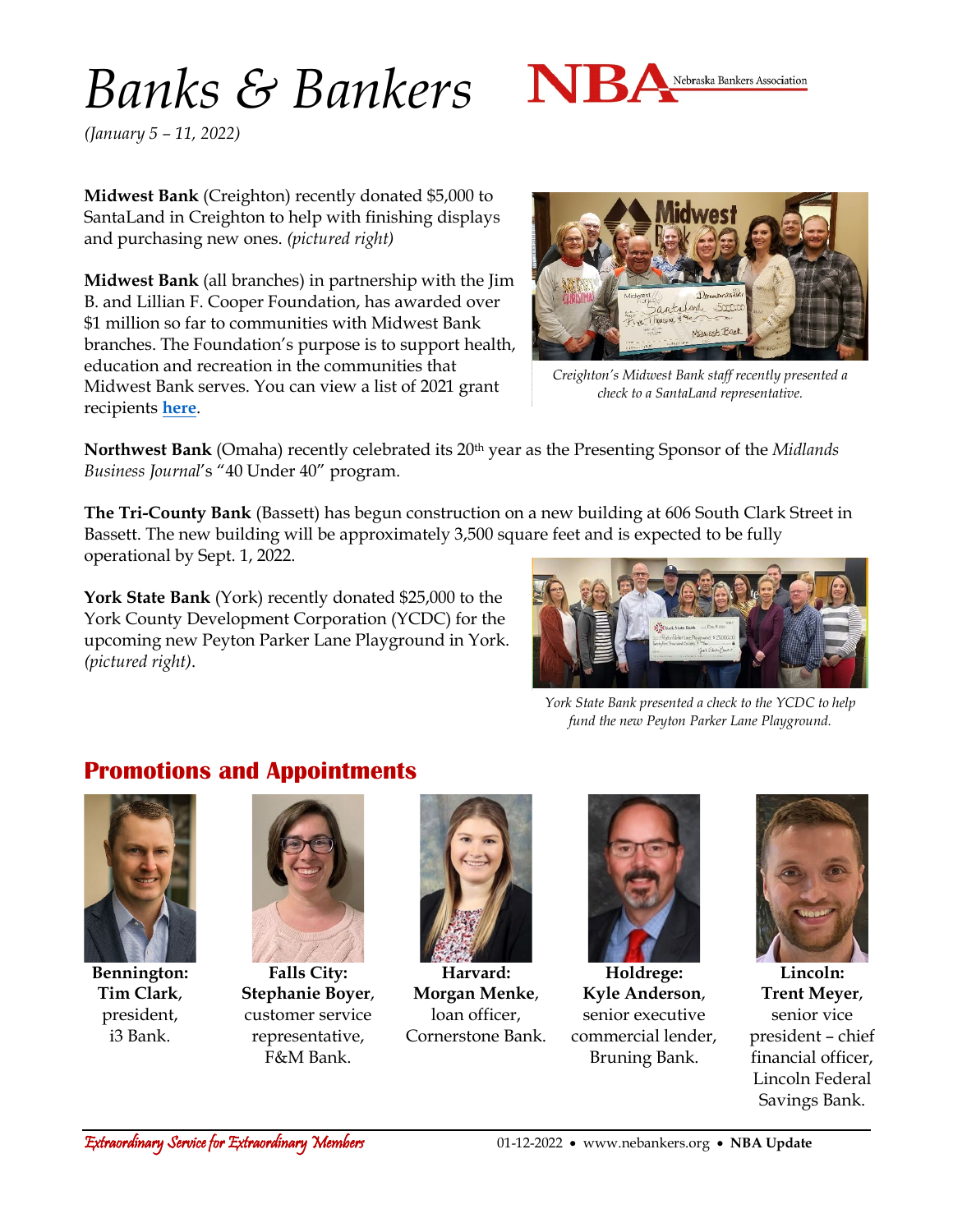## *Banks & Bankers*



*(January 5 – 11, 2022)*



**Lincoln: Derek Wiedenfeld**, commercial real estate loan officer, Lincoln Federal Savings Bank.



**Omaha: Heath Bandars**, assistant vice president/branch manager, West Gate Bank.



**Omaha: Chris Kortus**, vice president, commercial banking, Arbor Bank.



**Scottsbluff: Doug Couse**, Gering/Scottsbluff market president, Riverstone Bank.

### **Retirements**

**Valora Ideus**, Cornerstone Bank (York) recently retired after 41 years of service with the bank. An open house celebration was held on Jan. 7. *(pictured right)*

**Jane Falor**, Great Western Bank (Atkinson) retired in Dec. after 41 years with the bank. The bank hosted a surprise retirement party on Dec. 18. *(pictured right)*



*Valora Ideus Jane Falor*





*Victoria Groskopf-Jones*

*Cathy Morrissey*

#### **Victoria Groskopf-Jones**, Platte

Valley Bank (Scottsbluff) recently retired. The bank held a party to honor her on Jan. 7. *(pictured left)*

**Cathy Morrissey**, i3 Bank (Bennington) retired at the end of 2021. She will remain on the bank's board of directors. *(pictured left)*



**Steven Clabaugh**, (Nelson), age 72 passed away on Jan. 2. He began his banking career in 1970 at First National Bank of Lincoln before joining the family business in 1977 at Commercial Bank in Nelson, where he most recently served as the chief executive officer. Steve recently received the 50-year banking service award from the NBA. *(pictured right)*



*Steven Clabaugh*